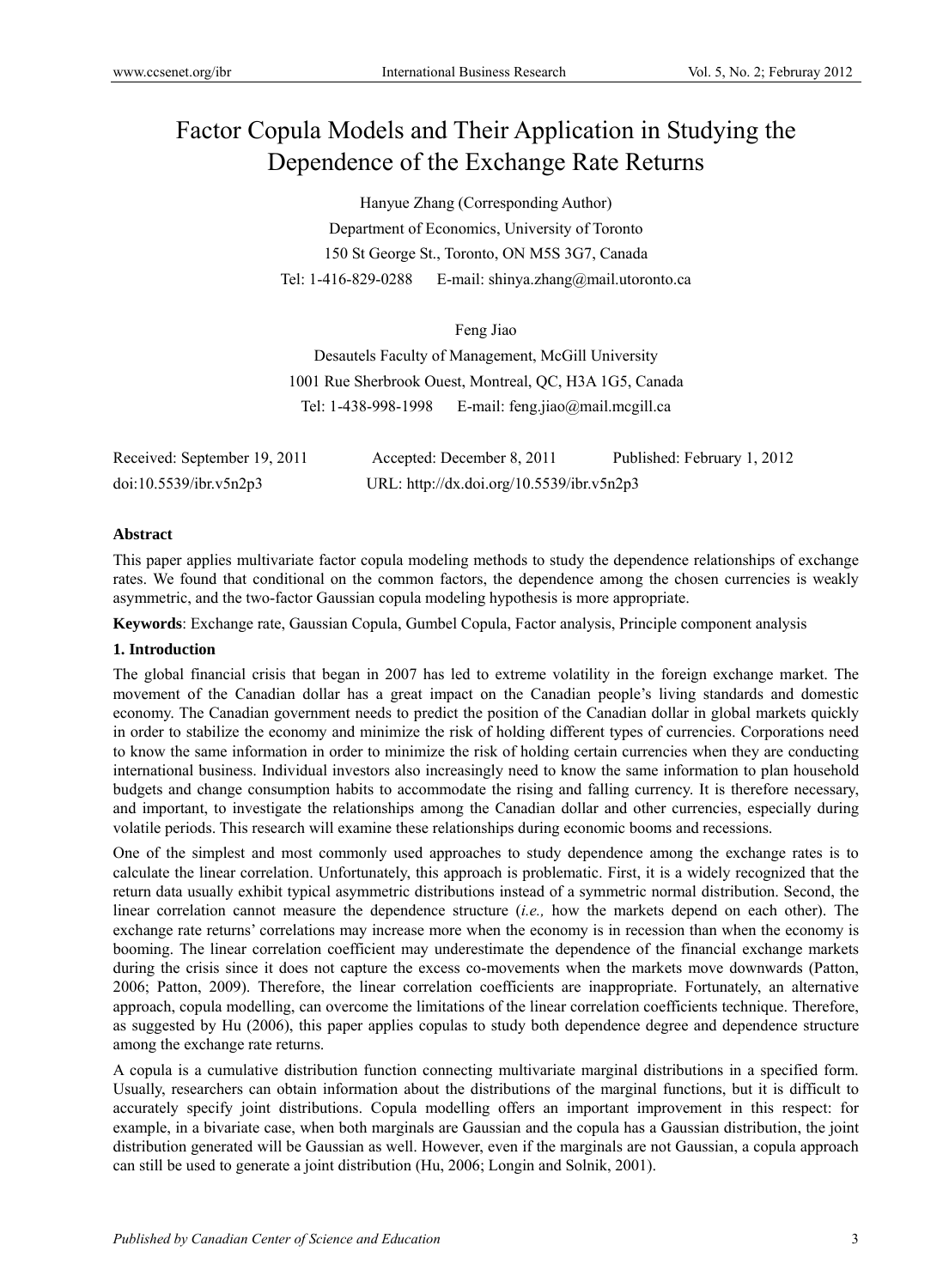Besides modelling the joint distribution with copulas, this paper applies factor analysis to identify the common factors and construct two-factor copula models to study the dependence among the exchange rate returns. The common factors play an important role in determining the joint dependence among the returns. The common factors can be oil price, global consumer confidence index, or the combination of these factors. When the returns on these factors change, all exchange rate returns will be affected to different degrees depending on how much their representative economies are tied with these factors, and this contributes to the asymmetric joint distributions of the chosen returns. To focus solely on the interactions of the dependence among the currencies themselves, the copula models conditional on the common factors (also named as factor copula models in this paper) are more preferable. The common factors, also known as principal components in this study, can be found by using a principal component analysis technique, which will be described in further details in the methodology section.

In contrast to the existing literature that focuses mainly on the bivariate studies, this paper focuses on Gaussian, Clayton, and Gumbel copula modelling in the multivariate case. The aim of this paper is to apply factor copula models to study dependence relationships among daily returns of these chosen exchange rates. In addition, this paper confirms if there is asymmetric dependence among the chosen exchange rate returns or not, and provides suggestions on identifying the appropriate copula for the chosen exchange rates.

The structure of the remainder of this paper is organized as follows: Section 2 presents a review of relevant literature; Section 3 reviews the history, basic concepts, special forms and properties of copulas selected for this study, and a brief introduction on principal component analysis; Section 4 describes the data used for empirical investigation and estimation procedures, and finally, the last section concludes the study and contains suggestions for future research.

## **2. Literature Review**

The first few scholars thoroughly introduced one-factor Gaussian copulas, one-factor mean variance Gaussian mixtures, and one-factor Archimedean copulas. The factor approach helped achieve the goal of data reduction by locating the common factor variables affecting the selected data series. Conditional on these factors, the copulas can better assist in identifying the dependence relationships and model the chosen financial data. Furthermore, Anderson and Sidenius (2004) extended the standard Gaussian copula model to two new models to study the portfolio default loss. However, the existing studies focus mainly on the one-factor copulas. In contrast, this research focuses on using two-factor copulas, and the selected copula models are Gaussian, Gumbel, and Clayton copulas.

The attention of exchange rates has gradually shifted towards using copula tools to verify if the distributions of these exchange rates are asymmetric and to model their dependence. These studies will in turn assist the risk management of the international investment portfolio that can be significantly affected by the fluctuations in currencies. Hurd, Salmon, and Schleicher (2007) applied copulas to construct bivariate foreign exchange distributions with a focus on the application of the Sterling Exchange Rate Index. Built on their study, Patton (2006) extended the copulas conditional on variables or common factors found through the factor approach, and constructed flexible models of the conditional dependence structure of the mark-dollar and yen-dollar exchange rates. Notably, the research that has been done focuses on applying bivariate copulas only for the dependence between two exchange rates. This research contributes to the existing literature by focusing on multivariate factor copula models to study four exchange rates: CAN/U.S., pound/U.S., yen/U.S., and euro/U.S. dollar.

## **3. Methodology**

## *3.1 Definitions and Properties of Copula Functions*

Before we proceed to the foundational theorem for copulas due to Sklar (1959), we begin with the formal definition of "copula:

Definition 1: A two-dimensional copula is a function C:  $[0,1]^2 \rightarrow [0,1]$  which has the following properties:

- (1)  $C(u, v)$  is increasing in u and v;
- (2)  $C(0, v) = C(u, 0) = 0$ ,  $C(1, v) = v$ ,  $C(u, 1) = u$ ;
- (3) For every  $u_1, u_2, v_1, v_2 \in [0,1]$  such that  $u_1 < u_2$  and  $v_1 < v_2$ , we have  $C(u_2, v_2) C(u_2, v_1) C(u_1, v_2) + C(u_2, v_1)$  $(u_1, v_1) \geq 0;$

The first property indicates that the joint distribution function increases when allowing one variable to increase while keeping the other one constant. The second property ensures that the copula function is zero when the probability of one variable is zero. Additionally, the joint probability is determined by the marginal probability that is not equal to one.

To further introduce the formal definition of copulas and show how copulas are used to restore joint distributions for marginals, now we state Sklar's Theorem.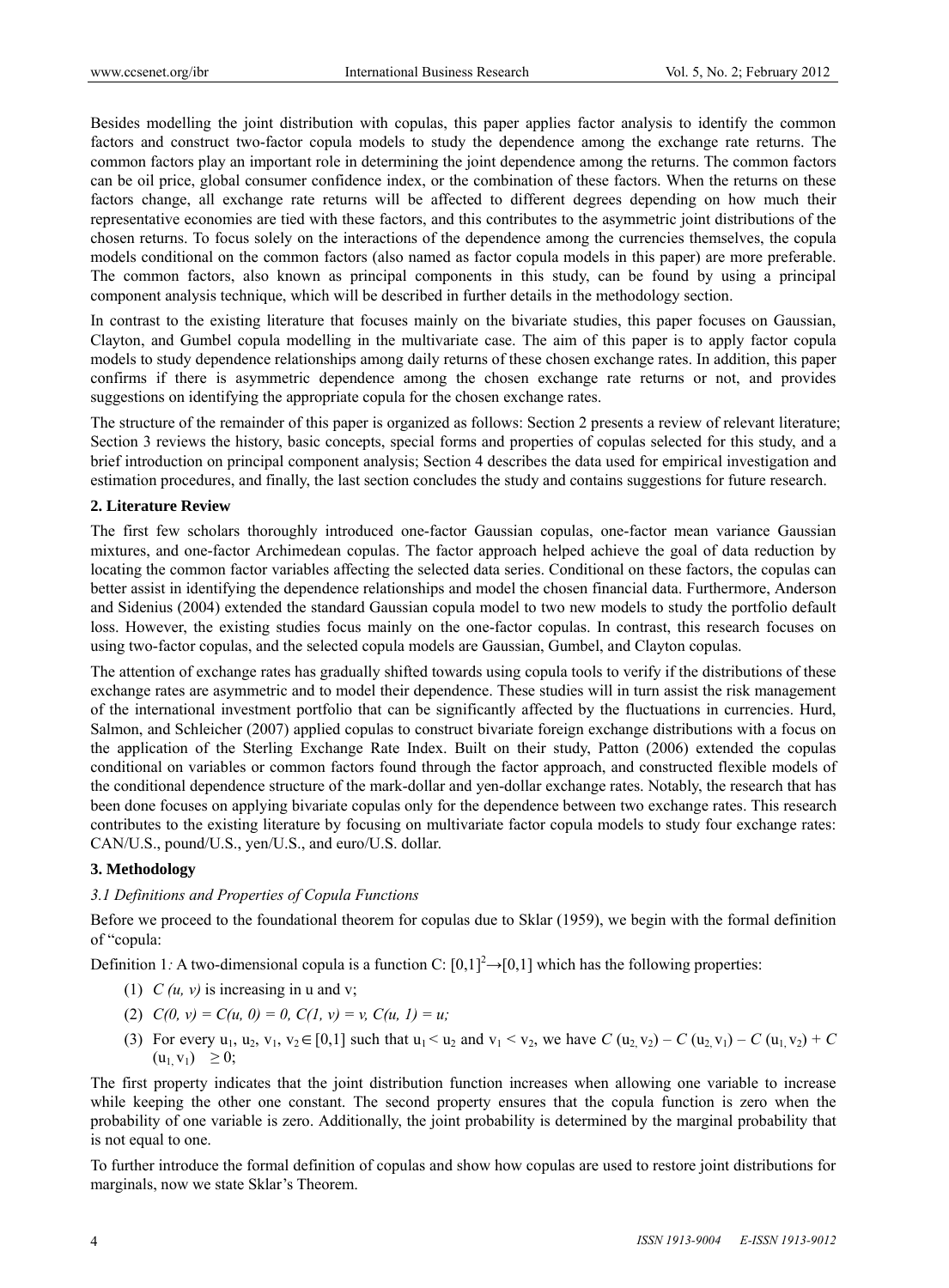Sklar's Theorem in n-dimensions (1959): Let H be an n-dimensional distribution function with marginal  $F_i(\cdot)$  with  $i=1, \ldots, n$ . Then, there exists a copula C such that for random variables  $X_i$  we have

$$
H(x_1, x_2, x_3, ..., x_n) = C(F_1(x_1), F_2(x_2), ..., F_n(x_n)).
$$

If  $F_i(\cdot)$  are continuous for all i=1, ..., n, then C is unique. Conversely, if  $F_i(\cdot)$  are marginals or CDFs and C is a copula with a range of  $[0,1]^n$ , then the function H defined in (1) is a joint distribution function with one-dimensional marginals  $F_i(\cdot)$ . Notably, when H is continuous, the unique C will be

$$
C(u_1, u_2, ..., u_n) = H(F_1^{-1}(u_1), F_1^{-2}(u_2), ..., F_n^{-n}(u_n)).
$$

Applying a copula function to restore the bivariate distribution has several advantages. First, it provides flexibility in the model specification by separating the specifications of the marginals from those of the copula. In this way, it is possible to construct a complex non-Gaussian joint distribution. Second, a copula is a powerful technique because it directly models the dependence between the marginal distribution functions.

#### *3.2 Some Common Copulas*

After giving a general definition for copulas, in this section, we present several important copulas and their properties. We first define the product copula, which is the simplest copula function. Then we define the Gaussian copula, which is the basic and most commonly used copula. After this, we present an important class of copula functions: Archimedean copulas. The copulas that fall in this class can be stated directly and usually have a simple closed form expression. In addition, these copulas are popular because they can be easily derived and can capture a wide range of dependence structures.

## 3.2.1 Gaussian Copula

As Schmidt (2006) outlined in his work, Gaussian copulas are an extension from the multivariate normal distribution. Let us assume that  $X_1$  and  $X_2$  are normally distributed and they are also jointly normal. Then we can use a linear correlation to fully describe their dependence structure. Let  $\Phi_{\Sigma}$  be the CDF of multidimensional normal

distribution, the multivariate Gaussian copula for a correlation matrix  $\Sigma$  is given by

$$
C_{\Sigma}^{G}(u) = \Phi_{\Sigma}(\Phi^{-1}(u_1), ..., \Phi^{-1}(u_n); \Sigma)
$$
\n(1)

Note that the linear correlation is a good and efficient measure of the dependence relationships in this case. The equivalent way of expressing Gaussian independence is zero correlation. Positive (or negative) sign of  $\theta$  reveals a positive (or negative) linear dependence relationship among the variables.

#### 3.2.2 Clayton Copula

As mentioned by Trivedi and Zimmer (2005), with  $\theta \in [-1, \infty] \setminus \{0\}$  and  $n \ge 2$ , the *n* dimensions Clayton Copula takes the form

$$
C_{\theta}^{n}(u) = \left(u_{1}^{-\theta} + u_{2}^{-\theta} + \dots + u_{n}^{-\theta} - n + 1\right)^{-\frac{1}{\theta}}
$$
\n(2)

#### 3.2.3 Gumbel Copula.

As mentioned by Trivedi and Zimmer (2005), if  $\theta \ge 1$  and any  $n \ge 2$ , we have *n* dimensions Gumbel copulas as

$$
C_{\theta}^{n}(u) = \exp(-[(-\ln u_{1})^{\theta} + (-\ln u_{2})^{\theta} + \dots + (-\ln u_{n})^{\theta}]^{-1/\theta})
$$
\n(3)

#### *3.3 Measuring Dependence*

#### 3.3.1 Linear Correlation

In statistics and economics literature, the most familiar concept in studying dependence is the correlation coefficient between two random variables. The correlation coefficient  $\rho$  is a well studied measure of linear dependence and it is symmetric. Note that the correlation measure is invariant under linear transformations of the variables, but it does not hold for general transformations. Finally, *ρ*=0 implies independence for bivariate normal distributed random variables, but it does not hold in general.

#### 3.3.2 Rank Correlation

Unlike linear correlation, rank correlation is an alternative measure of nonlinear dependence relationships among variables with non-Gaussian marginals. As implied by its name, rank correlation concentrates on modeling the rankings of given observed data rather than on the actual values of the data themselves. Given by Trivedi and Zimmer (2005), there are two well-established measures of rank correlation, *Spearman's rho* and *Kendall's tau*, which provide a way to fit copulas to data.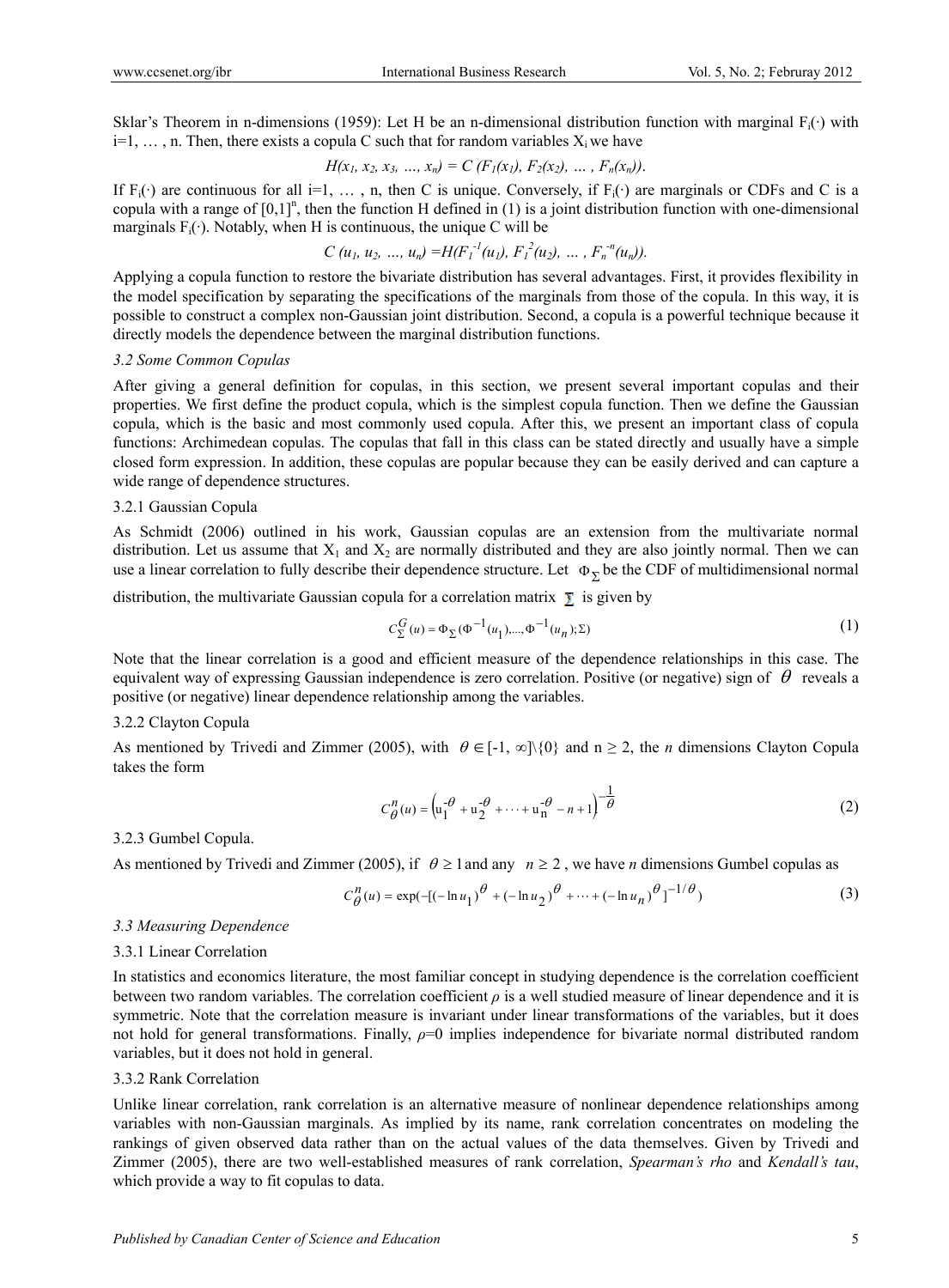Both Spearman's rho,  $\rho_s(x, y)$ , and Kendall's tau,  $\rho_t(x, y)$ , have the following four properties: first, they are symmetric; second, they are bounded by  $(-1, 1)$ , and their lower and upper bounds on this inequality measure perfect negative and positive linear dependence; third, they are equal to zero when the random variables are independent from each other; finally, they are co- and counter- monotonic. The expressions in terms of copulas for the Rank correlations are as follows:

$$
\rho_{s}(x,y)=\underset{00}{\underset{12}{11}}\underset{1}{\overset{11}{\int}}\{C(u_{1},u_{2})-u_{1}u_{2}\}du_{1}du_{2}
$$

and

$$
\rho_\tau(x,y) = 4 \smallint_{0}^{11} C(u_1,u_2) dC(u_1,u_2) - 1
$$

According to Nelson (1999), Kendall's tau and Spearman's rho are equivalent with the same underlying assumptions, but they usually have similar but different magnitudes. These two methods can verify the changes in the dependence relationships in different subsamples since the directions of the changes are usually the same under both methods. In this paper, our results include the estimates of the Kendall's tau, the Spearman's rho, as well as the tail indices (i.e., tail dependence), which is introduced in the following section.

#### 3.3.3 Tail Dependence

n this subsection, we introduce the concept of tail dependence, which is applied to measure the dependence between the extreme values of random variables, for copula models. We refer to extreme co-movement relationships as concepts of *concordance* and *discordance*. Basically, according to Trivedi and Zimmer (2005), concordance means that there is a dependent relationship between large values of two random variables, and discordance means that there is a dependent relationship between large values of one random variable with small values of another.

To find the tail dependence with our copula functions, the following calculations give upper  $(\lambda_U)$  and lower tail  $(\lambda_U)$ dependence:

$$
\lambda_U = \lim_{m \to 1^{-}} P(x_2 > F_2^{-1}(m) \mid x_1 > F_1^{-1}(m)) = \lim_{m \to 1^{-}} \frac{C^s(m.m)}{1-m} \tag{4}
$$

and

$$
\lambda_L = \lim_{m \to 0^+} P(x_2 \le F_2^{-1}(m) \mid x_1 \le F_1^{-1}(m)) = \lim_{m \to 0^+} \frac{C^s(m,m)}{1-m}
$$
(5)

The left and right tail dependences of the Gaussian Copula are identical. Hence, the Gaussian Copula is a good choice for modeling between two variables when there is no strong tail dependence. Or, in the context of exchange rate returns, when two rates are not strongly correlated at low (or high) values but less correlated at high (or low) values, the Gaussian copula is an appropriate modeling choice.

The Clayton Copula has strong positive left tail dependence and relatively weak right tail dependence. In other words, it models extreme negative co-movements. The Clayton Copula is a good choice for modeling between two variables when their left tail dependence is strong. Or, in the context of exchange rate returns, when two returns are strongly correlated at low values but less correlated at high values, the Clayton copula is an appropriate modeling choice.

The Gumbel copula has strong positive right tail dependence and relatively weak left tail dependence. In other words, it does not tolerate extreme negative co-movements. In the context of exchange rate returns, when correlation between two returns is strong in the right tail of the joint distribution, the Gumbel copula is an appropriate choice.

Therefore, if we can estimate the dependence parameter in each copula function, we can easily calculate out the values of rank correlations, which include both the Kendall's tau and the Spearman's rho, and the tail dependence structure for that copula.

#### **4. Factor Copula Structure**

In this paper, we introduce an alternative way of approaching the problem of finding the dependence relationships between fluctuations on exchange rates by using copula models conditional on the common factors found through the factor analysis.

Factor analysis is based on the assumption that some underlying factors, which are smaller in number than the number of observed variables, are responsible for the co-variation among the observed variables. This analysis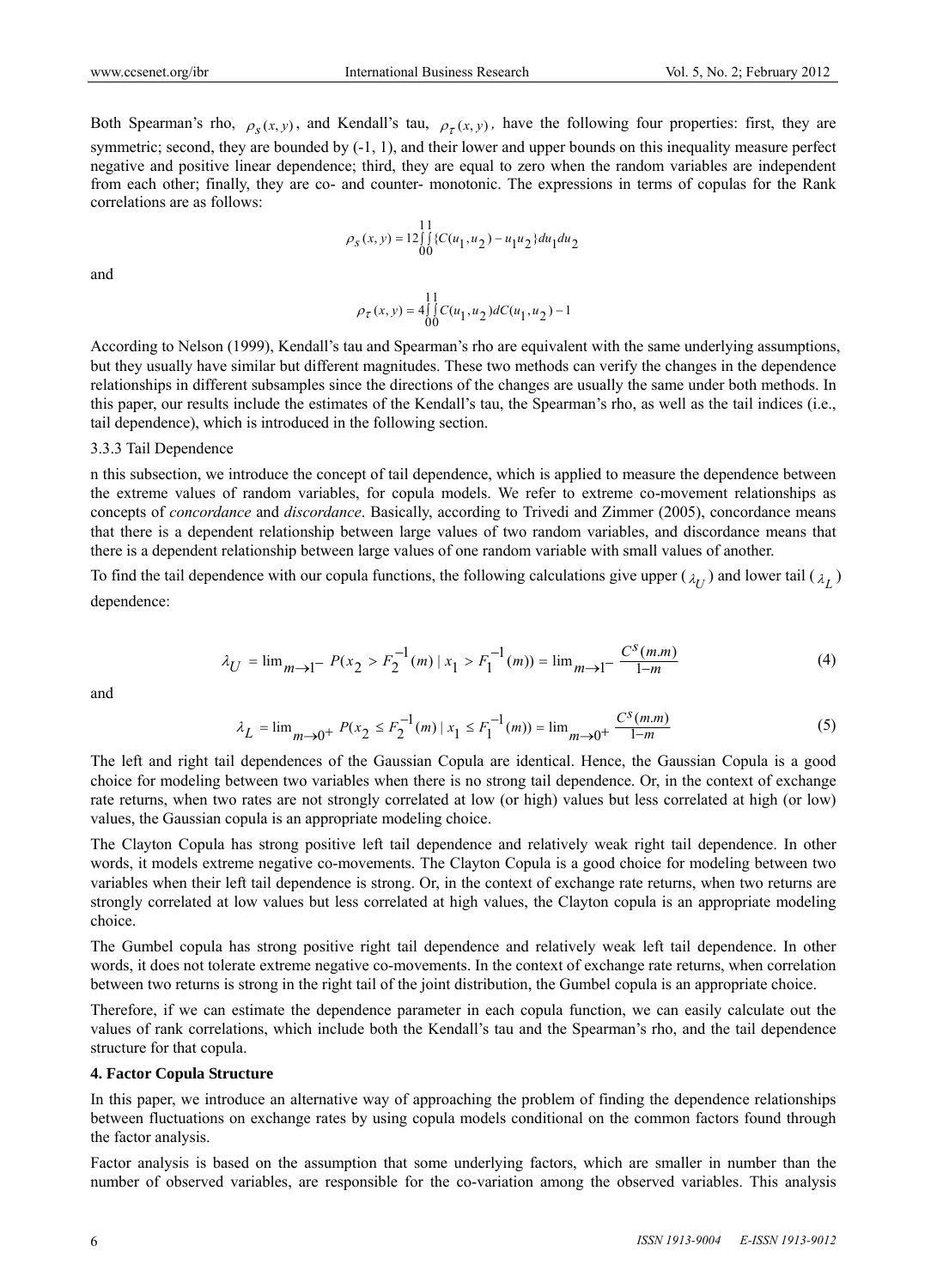method is mainly used for data reduction purposes. This paper focuses on the principal component analysis method, which is the most common form of factor analysis. These principal components are able to account for most of the variance in the observed exchange rate returns.

Instead of directly applying the marginal distributions of the exchange rate returns into our copula function, we can use their marginals conditional on the common factors. The correlation coefficients of these returns depend on the estimated common factors. The ways the returns are interrelated with each other depend largely on the common factors. To focus solely on the interactions among the returns, the factor copula correlations conditional on the estimated common factors can more accurately describe the dependence relationships among multiple variables. Specifically, conditional on the common factors, the exchange rate returns will only dependent on the joint distributions of  $Z_1, Z_2, \ldots, Z_n$ , which are the unique parts for their respective exchange rate returns.

## *4.1 Two factor Gaussian Copulas.*

We define  $r_i$  (i=1, 2, ..., n) as the returns on the exchange rates. If these returns were normally distributed, the joint distribution of them may be multivariate normal. As is well-known in the academic world, the probability distribution of financial series tends not be normal. To apply a Gaussian copula to model our data, we followed the suggestions of Hull (2009) and first transformed the returns into new variables  $x_i$  (i=1, 2, …, n) using  $x_i = N^{-1}[Q_i(r_i)]$ , i=1, 2, …, n, where N<sup>-1</sup> is the inverse of the cumulative normal distribution and Q<sub>i</sub> (i=1, 2, …, n) are the cumulative distribution functions for respective exchange rate returns,  $r_i$  (i=1, 2, ..., n). In this transformation, the new variables, xi, are constructed to have a standard normal distribution with mean equals to zero and standard deviation equals to one. This transformation is percentile to percentile so that the correlations among the returns can be measured by the ones among the new variables. Then introducing a Gaussian copula, we can study the copula correlations or dependence relationships among financial returns that do not have normal distribution, and separate the estimations for unconditional marginal distributions and the joint distribution.

In the two-factor model,

$$
x_i = \alpha_i F_1 + \beta_i F_2 + \sqrt{1 - \alpha_i - \beta_i} Z_i
$$
\n<sup>(6)</sup>

In this equation,  $F_1$  and  $F_2$  are two common factors affecting defaults for all companies and  $Z_i$  have independent standard normal distributions. The  $\alpha_i$  and  $\beta_i$  are constant parameters between -1 and +1. The correlation between  $x_i$  and  $x_j$  is  $\alpha_i \alpha_j + \beta_i \beta_j$ .

Suppose that the probability that exchange rate i will be below a threshold of m is  $Q_i(m)$ . Under the Gaussian copula model, such low returns happen when  $N(x_i) = Q_i(m)$  or  $x_i = N^{-1}[Q_i(m)]$ . From equation (7), this condition is

$$
Z_{i} = \frac{N^{-1}[Q_{i}(m)] - \alpha_{i}F_{1} - \beta_{i}F_{2}}{\sqrt{1 - \alpha_{i} - \beta_{i}}}
$$
(7)

Conditional on the value of the factors  $F_1$  and  $F_2$ , the probability of having a return lower than m is therefore

$$
Q_i(m \mid F) = N(\frac{N^{-1}[Q_i(m)] - \alpha_i F_1 - \beta_i F_2}{\sqrt{1 - \alpha_i - \beta_i}})
$$
\n(8)

Therefore, setting a threshold of m, we can find out the probability of having such disappointing returns.

#### *4.2 Two-Factor Archimedean Copulas*

In addition, by using the factors we found, we can extend the copula models for conditional variables. Besides one factor Gaussian copulas, Granger *et al*. (2006) outlined the one-factor Clayton copula model in their paper. Based on their work, we extended their model and constructed two-factor Clayton and Gumbel copulas.

The first step is to identify the common factors. The common factors are extracted from the returns without transforming them to normal variables. Instead of having a normal distribution, the common factors follow a Gamma distribution with parameter  $1/\theta$ , where  $\theta > 0$ , and with a scale parameter equal to one. Then we define

$$
X_i = (1 - \frac{\ln(U_i)}{F})^{-1/\theta}
$$

where  $U_i$  (i=1, ..., n) are independent uniform random variables and they are independent from the common factors, F. Conditionally on the common factors, for Clayton copula, we have

$$
Q_i^{Clayton} (m | F) = \exp(V(1 - Q_i(t)^{-\theta}))
$$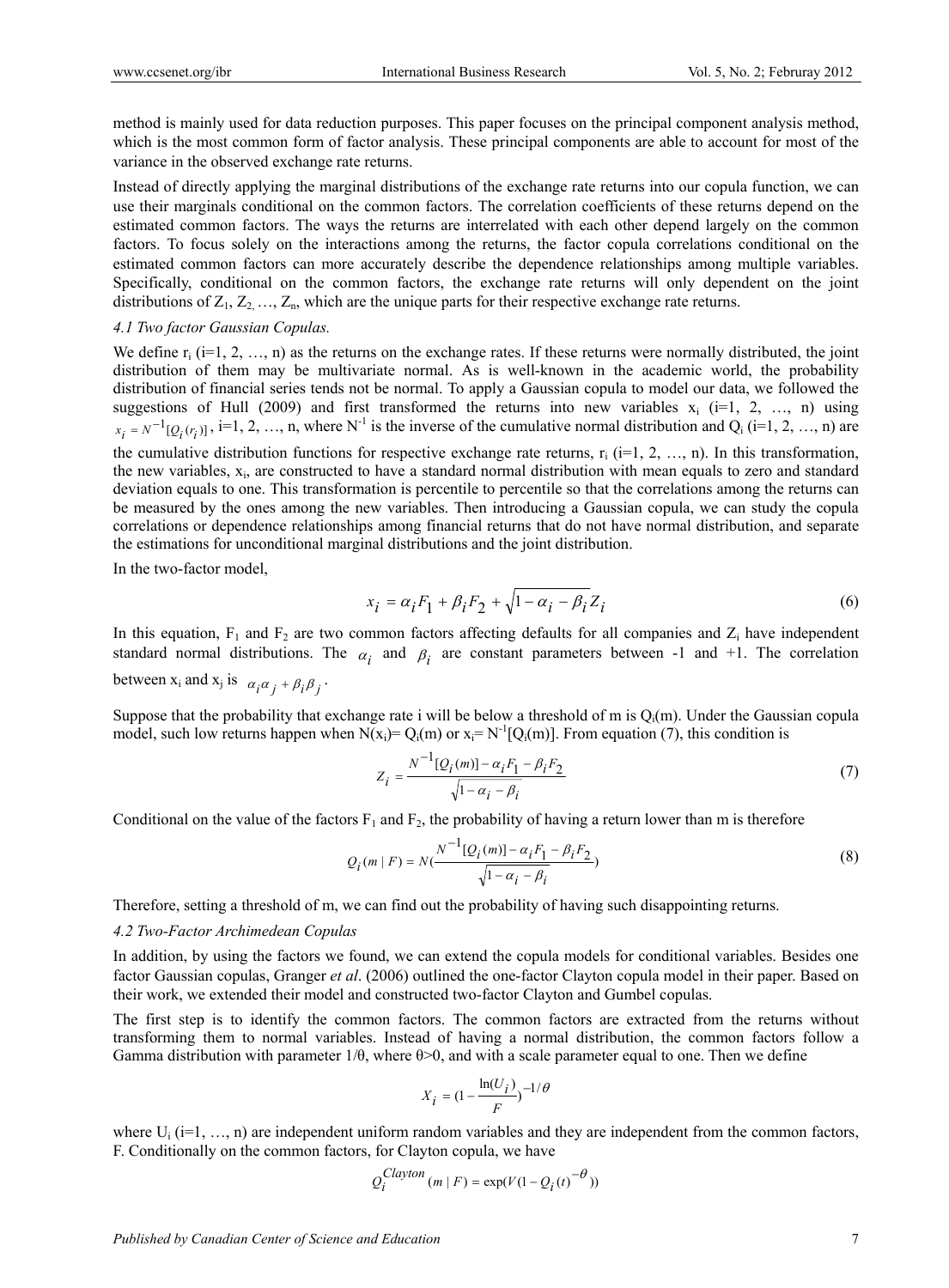and using similar logic for Gumbel copula, we have

$$
Q_i^{Gumbel}(m \mid F) = \exp(-V \log(Q_i(t)^\theta))
$$

Using above conditional CDFs, we were able to find more accurate copula correlations or dependence relationships among the exchange rate returns excluding the common factors.

#### **5. Estimation Methods**

This paper's main interest is to estimate the dependence parameters in copula functions. We adopt the approach called *two-stage maximum likelihood estimation method*: in the first stage, the marginal distribution functions are estimated with the assumption of independence between the two random variables; in the second stage, the estimated marginal distributions are substituted into the copula function and the dependence parameter of this copula function is estimated. The marginal distributions and the dependence structure are independently estimated. Using the two-stage maximum likelihood method, we don't need to make any assumption on the marginal distributions and we can use the estimated marginal distributions, which mean that the estimated distributions are free of specification error. Therefore, this paper focuses on the two-stage maximum likelihood method.

#### **6. Data**

The data used in this study were from DataStream. Our research interest is to investigate the dependence among foreign exchange rates. The data of interest therefore were the daily returns of exchange rates in four different countries/regions. These selected currencies are the Canadian Dollar, British Pound, Japanese Yen, and Euro. The abbreviations used are CAD (Canadian Dollar), GBP (British Pound), JPY (Japanese Yen), and EUR (Euro).

We chose the start date of launching the Euro, which is January  $2<sup>nd</sup>$ , 2002, as the cut-off point, and eliminated any observations before this. The sample data end with October  $29<sup>th</sup>$ , 2010. This reduces the sample to  $1,730$ observations. In addition, the current financial crisis would influence the empirical results we obtained on a large scale. It is interesting to compare the pre- and post- crisis empirical results of sample observations. To achieve this goal, we used the same filtered sample data but we further separated the sample by the cut-off date of July  $1<sup>st</sup>$ , 2007 (note: this is a rough estimation of the start date for our current crisis). The first subsample has 1,037 observations between January  $2<sup>nd</sup>$ , 2002 and June 30<sup>th</sup>, 2007, while the second subsample has 693 observations between July  $2<sup>nd</sup>$ , 2007 and October  $29<sup>th</sup>$ , 2010.

## **7. Empirical Results**

#### *7.1 Gaussian Copula with Factor Loadings*

After transforming the non-Gaussian exchange rate returns into the normal variables, we found the common factors of these variables with the factor loadings shown in Table 5a and the percentages that the principal components or common factors can explain the underlying data are exhibited in Table 5b.

Since the transformation is a percentile-to-percentile transformation (note: the details are described under the section of the methodology), the correlations among the exchange rate returns can be measured as the correlations among these transformed normal variables, and these calculated correlations are referred to as the copula correlations (Hull, 2008). The copula correlations in both the unconditional and two-factor Gaussian Copula models are reported in Tables 6 and 7.

Comparing the Tables 6 and 7 with Table 4, we noticed that without using copula models that can capture nonlinear relationships, there are no significant linear correlations of the CAN/US returns with the JPY/US as shown in Table 4, while using copula models, we identified significant copula correlations as shown in both Tables 6 and 7. As we can see from both Tables 6 and 7, the copula correlations tend to exhibit a mixed result in terms of increased or decreased dependence relationships. All copula correlations between the exchange rate returns decreased significantly after the crisis occurred except the correlations of the CAN/US returns with the JPY/US and UK/US returns for the unconditional Gaussian copula models. For the two-factor copula, all copula correlations decreased significantly after the crisis occurred except the correlations of the CAN/US returns with the JPY/US and EUR/US returns. This can be explained by the relative stability of the economy and banking system in Canada compared to the ones in Japan, UK, and European.

#### *7.2 Clayton and Gumbel Copula with Factor Loadings*

For Clayton and Gumbel Copulas, the estimates of the common factor loadings for the exchange rate returns are exhibited in Table 8a and the percentages that the principal components or common factors can explain the underlying data are exhibited in Table 8b.

Conditional on the common factors, the estimates for the dependence parameters, the rank correlations, and tail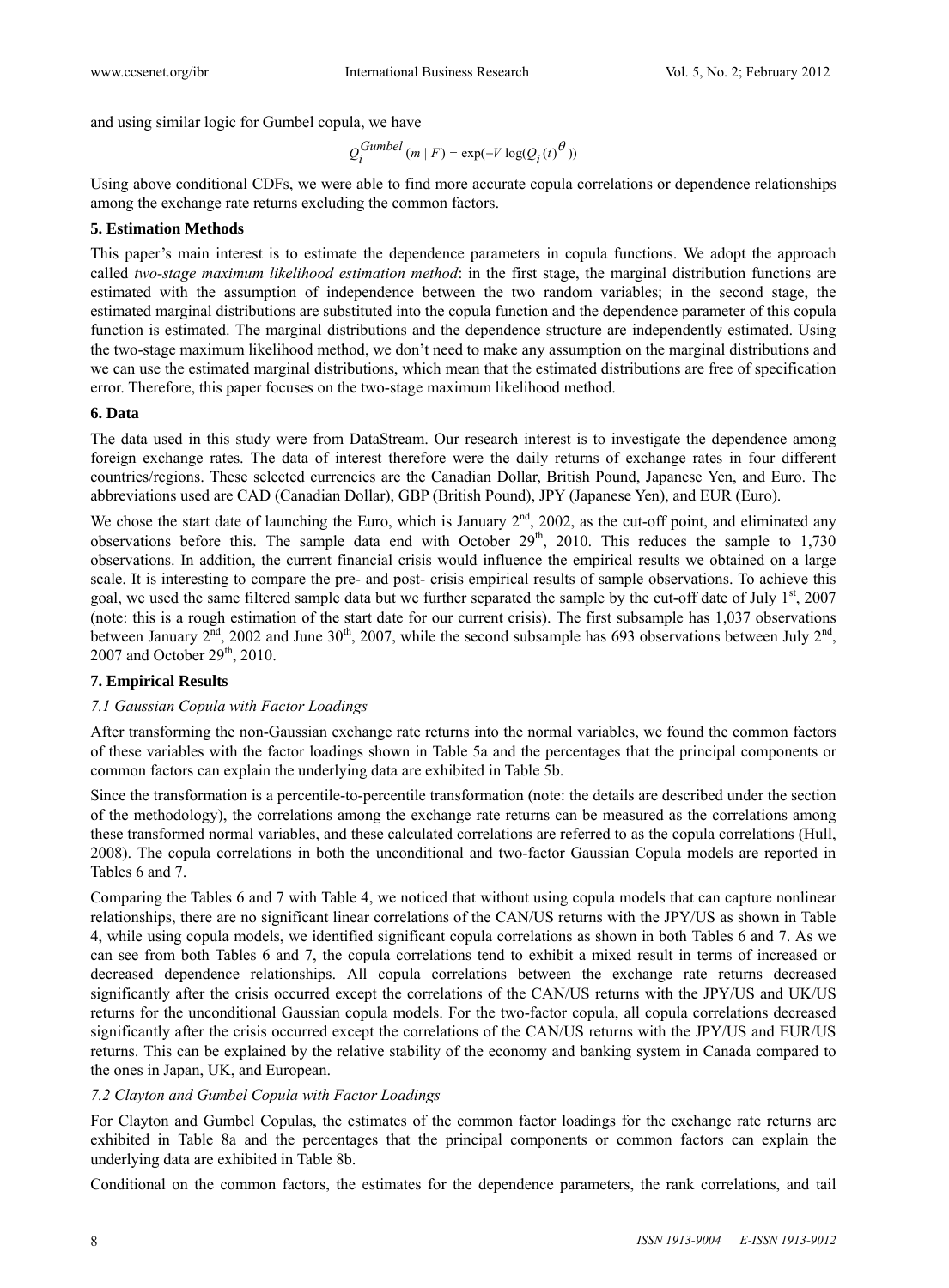indices for both the unconditional and two-factor Clayton and Gumbel copulas are shown in Table 9.

Table 9 shows that the dependence parameters tend to decrease after the crisis occurred. In other words, after the crisis occurred, the returns on the currencies tend to be less dependent on each other, and the dependence parameters of unconditional Gumbel copula tend to be more than double the estimations of unconditional Clayton copula. This means that the dependence among the returns is asymmetric, and these returns are more negatively dependent on each other. Therefore, the models such as Gumbel copula that can capture the extreme negative dependence would be a better fit to the chosen currencies. Examining the null hypothesis that the dependence among the returns of the spot exchange rates can be modelled by the Gaussian, Gumbel, or Clayton copulas, the goodness-of-fit tests confirmed that the Gumbel copula would be a better fit among the three copulas to model the unconditional data series.

Using one of the common factor analysis techniques, the principal component analysis, two common factors were identified for the chosen currencies for all three different samples (i.e., the sample before the crisis occurred, the sample since the crisis occurred, and the full sample that includes at least one full business cycle). Conditional on these common factors, the estimated dependence parameters of the Clayton and Gumbel copulas are found to be similar to each other as shown in Table 9. In other words, the chosen exchange rates exhibited no clear asymmetric dependence, and thus, both the Clayton and Gumbel copulas are not appropriate tools for modelling the joint dependence of the chosen exchange rate returns. These patterns are also evident when comparing the estimated results of the Kendall' Tau, Spearman's Rho, and Tail dependence between the unconditional and two-factor copula models. Furthermore, the goodness-of-fit tests showed that the two-factor Gaussian copula is a good fit for modelling the joint distribution of the chosen currencies. Therefore, the copula correlations obtained from the conditional Gaussian copula are reliable estimates.

Notably, without conditional on the common factors into the copula modelling analysis, the joint dependence among the returns is asymmetric, and thus the unconditional Gumbel copula is a more appropriate tool to model these returns' joint dependence. However, conditional on the common factors, the joint dependence is symmetric, and thus the two-factor Gaussian copula is a better tool. These findings are particularly interesting since they confirm that the common factors play an important role in determining the joint dependence among the exchange rate returns. The common factors can be oil price, global consumer confidence index, or the combination of these factors. When the returns on these factors change, all exchange rate returns will be affected to different degrees depending on how much their representative economies are tied with these factors, and this contributes to the asymmetric joint distributions of the chosen returns. To focus solely on the interactions of the dependence among the currencies themselves, the two-factor Gaussian copula models conditional on the common factors are preferable.

Summing up, the Clayton copula would fit best if negative changes in the chosen exchange rate returns are more highly correlated than positive changes; the Gumbel copula would fit best in the opposite situation. The Gaussian copula fits best if the dependence among the data series is symmetric. The above results analysis indicates that the estimated dependence results are similar under both the conditional Clayton and Gumbel copulas. Combining with the goodness-of-fit tests, the results analysis leads the conclusion that the two-factor Gaussian copula is a good fit for these four exchange rate returns. Malevergne and Sornette (2003) failed to reject the Gaussian copula hypothesis at the 95% confidence level for more than 50% of the pairs of currencies over the five-year time interval. In this research, the study is extended from the pairs of currencies to the joint distributions of the chosen four currencies, and found that the symmetric joint dependence among the returns of these currencies can be appropriately modeled with the Gaussian copula hypothesis.

## **8. Conclusions**

This paper applies multivariate copula modeling methods in order to study the dependence relationships of daily returns of the four exchange rates: the Canadian Dollar, British Pound, Japanese Yen, and Euro. Conditional on the common factors identified, the copulas are used to estimate the dependence parameters (theta) and their corresponding rank correlation (e.g., Spearman's rho) for two different copulas: Clayton and Gumbel copulas. These two copulas capture the left and right tail dependence, respectively. For the Gaussian copula, we obtained the linear correlation parameters instead of rank correlations to capture the dependence relationships. In the two-step estimation approach, we first obtained empirical CDFs to model the marginal distribution functions, and then we used these CDFs to estimate the dependence parameter in the maximum likelihood function for each copula. For exchange rate returns in our case, the copula modeling method gives more accurate results on the dependence relationships since we are able to utilize this method to capture the nonlinear dependence relationships between non-Gaussian daily returns data of exchange rates. Notably, since the common factors may affect the chosen exchange rates to different degrees and this may contribute to the asymmetric dependence measures, to focus solely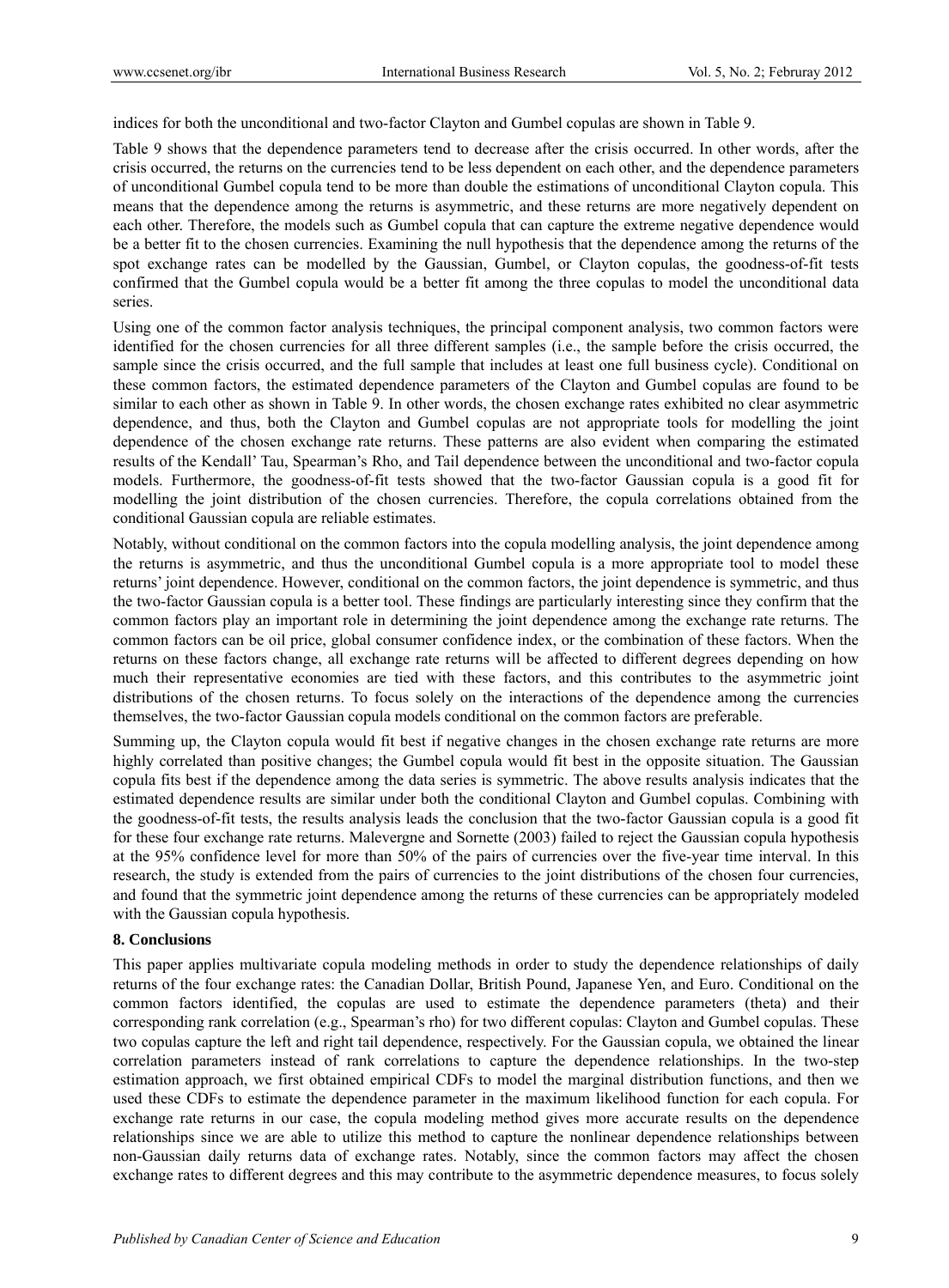on the interactions among the exchange rates, we used the copula models conditional on the common factors, which are estimated from principal component analysis.

A few researchers such as Longin and Solnik (2001) found that the stock market exhibit greater left tail dependence, and in other words, the stock markets tend more likely to crash together than go up together. This intrigues us to explore if the foreign exchange markets exhibit similar pattern, and in other words, whether the assumption that the chosen exchange rates have a symmetric dependence structure is consistent with the data. One of the key findings of this paper is that, without conditional on the common factors, the dependence among the chosen currencies is strongly asymmetric and the unconditional Gumbel copula is preferable. In contrast, another key finding is that, conditional on the common factors, the dependence among the chosen currencies is weakly asymmetric and the conditional Gaussian copula modelling hypothesis is more appropriate.

This paper may serve as a brief introduction to the concept of factor copulas and their modeling and estimation methods. These techniques determine more accurate dependent relationships between currencies and better assist the risk assessment, portfolio management, option pricing, and hedging at government, corporate, and individual investor levels. Since 2001, the literature on copulas has grown quickly in the fields of finance and economics. There are several directions for future research and applications on conditional copula modeling that we would like to point out here. First, it may be of interest to apply the factor copula modelling method to study dependence relationships among the foreign exchange markets and the financial stock markets. Factor copula modeling could also be applied to risk management and asset pricing. In addition, the copulas we used and other copulas could be extended to model the joint distribution of returns, volume, and duration between transactions for foreign exchange rates.

## **References**

Andersen, L., & Sidenius, J. (2004). Extensions to the Gaussian copula: random recovery and random factor loadings. *Journal of Credit Risk*. 1(1), 29-70.

Granger, C. W. J., Terasvrta, T., & Patton, A. J. (2006). Common Factors in Conditional Distributions for Bivariate Time Series. *Journal of Econometrics,* 132(1), 43-57. http://dx.doi.org/10.1016/j.jeconom.2005.01.022

Hurd, M., Salmon, M., & Schleicher, C. (2007). Using copulas to construct bivariate foreign exchange distributions with an application to the sterling exchange rate index, *Bank of England working papers*, 334, Bank of England.

Hu, L. (2006). Dependence patterns across financial markets: a mixed copula approach. *Applied Financial Economics*, 16(10), 717-729. http://dx.doi.org/10.1080/09603100500426515

Hull, J. (2008). *Options, futures, and other derivatives*, (7<sup>th</sup> ed.) New Jersey: Pearson Education, (Chapter 22).

Jolliffe, I. T. (1986). *Principal Components Analysis*, (1<sup>st</sup> ed.) New York: Springer.

Longin, F., & Solnik, B. (2001). Extreme correlation of international equity markets. *Journal of Finance*, 56(2), 649-676. http://dx.doi.org/10.1111/0022-1082.00340

Malevergne, Y., & Sornette, D. (2003). Testing the Gaussian copula hypothesis for financial assets dependence. *Quantitative Finance*, 3(4), 231-250. http://dx.doi.org/10.1088/1469-7688/3/4/301

Nelson, R. B. (1999). *An Introduction to Copulas,* New York: Springer, (chapter 5).

Patton, A. (2006). Modelling asymmetric exchange rate dependence. *International Economic Review*, 47(2), 527-556. http://dx.doi.org/10.1111/j.1468-2354.2006.00387.x

Patton, A. (2009). Copula-based models for financial time series, in: T.G. Andersen, R. A. Davies, J. P. Kreiss, and T. Mikosch, editions. *Handbook of Financial Times Series*, Berlin: Springer.

Schmidt, T. (2006). An Infinite Factor Model for Credit Risk. *International Journal of Theoretical and Applied Finance*, 9(1), 43-68. http://dx.doi.org/10.1142/S0219024906003482

Sklar, A. (1959). Fonctions de répartition à n dimensions et leurs marges. *Publications de l'Institut de Statistique de L'Université de Paris*, 8, 229-31.

Trivedi, P., & Zimmer, D. (2005). Copula modeling: an introduction for practitioners*. Foundations and Trends in Econometrics,* 1(1), 1-111*.* http://dx.doi.org/10.1561/0800000005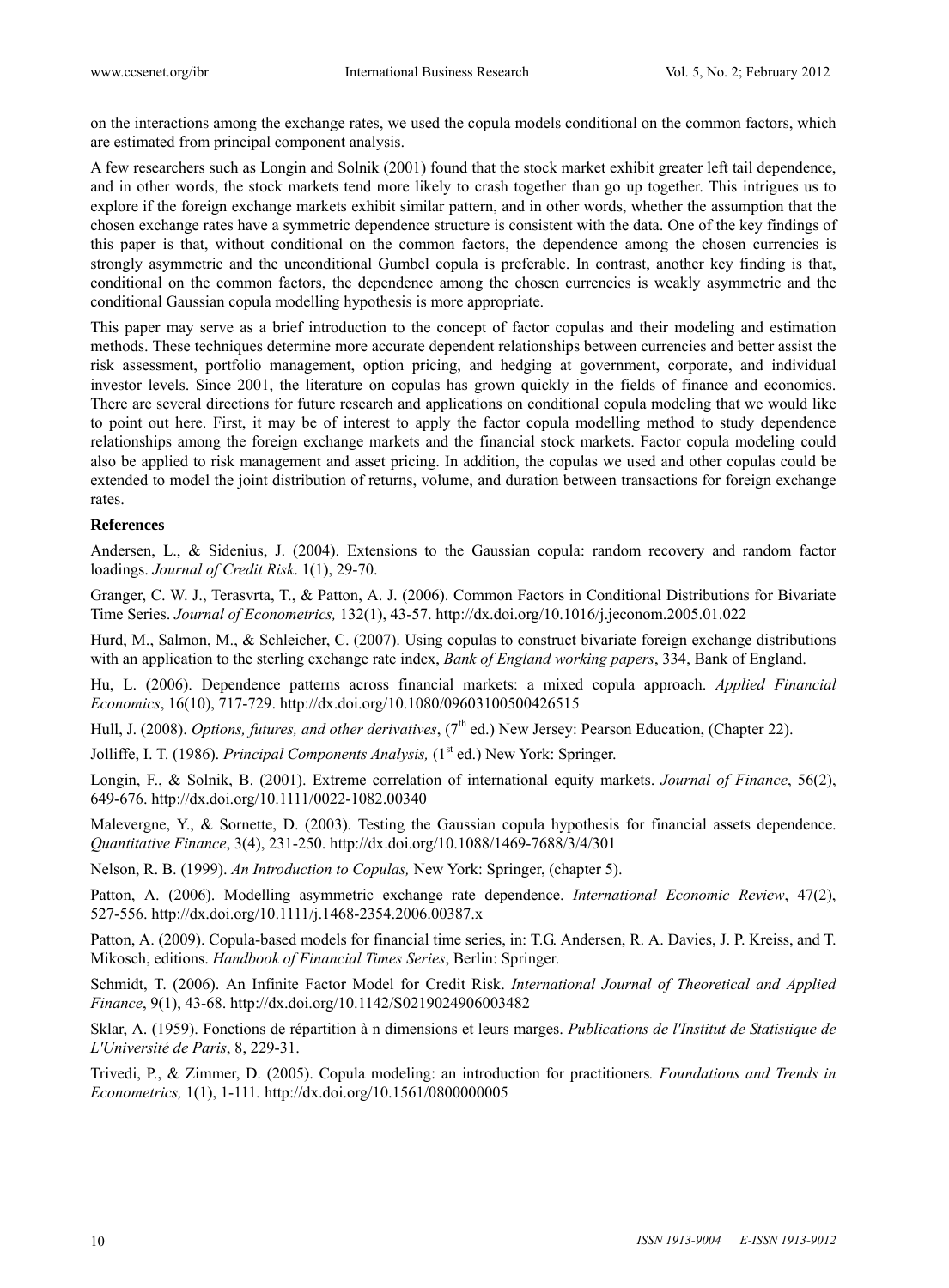| Table 5a. Factor Loadings of the Transformed Normal Variables |  |  |  |  |
|---------------------------------------------------------------|--|--|--|--|
|---------------------------------------------------------------|--|--|--|--|

|      |          | Pre-Crisis Sample<br>Full Sample<br>Post-Crisis Sample |            |          |          |            |          |          |            |
|------|----------|--------------------------------------------------------|------------|----------|----------|------------|----------|----------|------------|
|      | Factor 1 | Factor 2                                               | Uniqueness | Factor 1 | Factor 2 | Uniqueness | Factor 1 | Factor 2 | Uniqueness |
| rcad | 0.46     | $-0.66$                                                | 0.35       | 0.03     | 0.97     | 0.051      | 0.66     | $-0.35$  | 0.448      |
| reur | 0.89     | 0.04                                                   | 0.21       | 0.88     | 0.19     | 0.195      | 0.86     | 0.14     | 0.236      |
| rjpy | 0.86     | 0.03                                                   | 0.26       | 0.88     | 0.11     | 0.215      | 0.84     | 0.01     | 0.298      |
| rgdp | 0.33     | 0.79                                                   | 0.27       | 0.66     | $-0.19$  | 0.535      | 0.02     | 0.96     | 0.081      |

Table 5b. Proportions Explained by the Common Factors of the Transformed Variables

|                               | Proportion of Variance |                   |                    |  |
|-------------------------------|------------------------|-------------------|--------------------|--|
| Proportion Explained by       | Full Sample            | Pre-Crisis Sample | Post-crisis sample |  |
| Factor 1                      | 0.46                   | 0.49              | 0.47               |  |
| Factor 2                      | 0.27                   | 0.26              | 0.26               |  |
| <b>Cumulative Proportions</b> | 0.73                   | 0.75              |                    |  |

## Table 6. Unconditional Gaussian Copula Results

|                | Full Sample | Pre-Crisis Sample | Post-Crisis Sample |
|----------------|-------------|-------------------|--------------------|
| Rho $(rc, rj)$ | 0.266391    | 0.157107          | 0.398597           |
| Rho $(rc, rg)$ | 0.212978    | 0.083562          | 0.354494           |
| $Rho$ (rc, re) | $-0.06569$  | 0.003878          | $-0.14168$         |
| Rho (rg, rj)   | 0.683859    | 0.761216          | 0.625544           |
| Rho $(re, r)$  | 0.223964    | 0.371452          | 0.072583           |
| Rho(re, rg)    | 0.165226    | 0.363254          | $-0.03366$         |

## Table 7. Factor Gaussian Copula Results

|                | Full Sample | Pre-Crisis Sample | Post-Crisis Sample |
|----------------|-------------|-------------------|--------------------|
| Rho $(rc, rj)$ | 0.751957    | 0.264077          | 0.952702           |
| Rho $(rc, rg)$ | $-0.73271$  | $-0.42395$        | $-0.61651$         |
| $Rho$ (rc, re) | 0.470419    | 0.227673          | 0.714544           |
| Rho (rg, rj)   | $-0.12428$  | 0.652986          | $-0.46903$         |
| Rho $(re, r)$  | 0.910232    | 0.913827          | 0.866368           |
| Rho $(re, rg)$ | 0.153417    | 0.713231          | $-0.04502$         |

Table 8a. Factor Loadings of the Exchange Rate Returns

|      | Full Sample |          | Pre-Crisis Sample |          | Post-Crisis Sample |            |          |          |            |
|------|-------------|----------|-------------------|----------|--------------------|------------|----------|----------|------------|
|      | Factor 1    | Factor 2 | Uniqueness        | Factor 1 | Factor 2           | Uniqueness | Factor 1 | Factor 2 | Uniqueness |
| rcad | 0.56        | $-0.55$  | 0.38              | 0.04     | 0.97               | 0.051      | 0.67     | $-0.39$  | 0.398      |
| reur | 0.89        | 0.14     | 0.18              | 0.88     | 0.2                | 0.188      | 0.88     | 0.18     | 0.19       |
| rjpy | 0.19        | 0.89     | 0.18              | 0.65     | $-0.19$            | 0.539      | 0.02     | 0.96     | 0.086      |
| rgdp | 0.86        | 0.03     | 0.25              | 0.88     | 0.11               | 0.217      | 0.85     | $-0.02$  | 0.273      |